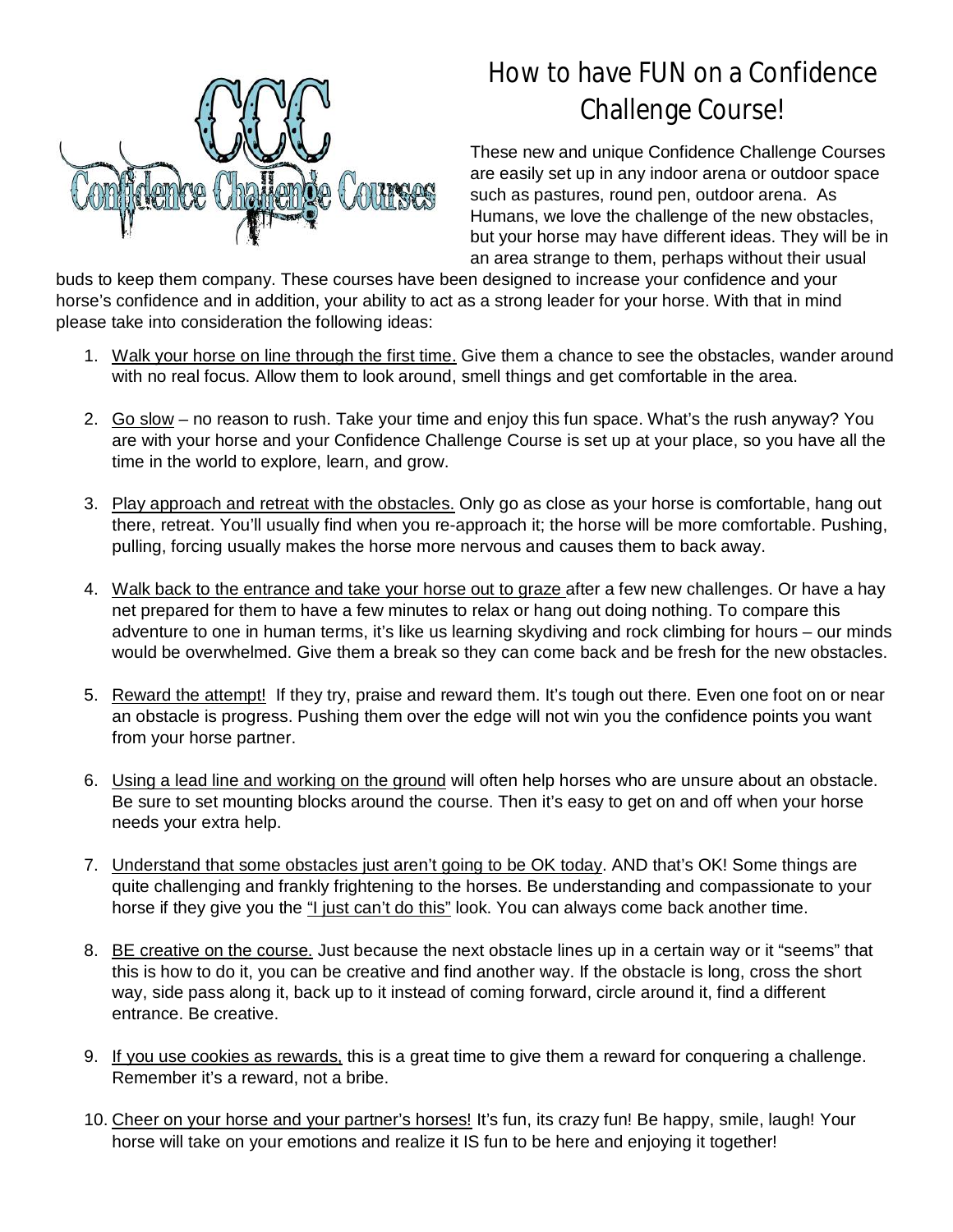## **How and why the Confidence Challenge Courses were designed–**

The Confidence Challenge Courses were created because so many people wanted fun new challenges to experience with their horses. It can be expensive and sometimes difficult to bring your horse TO these courses, so why not build your own at home? Use simple objects, many that are already found around the farm, add a touch of creativity and some CCC Magic and you'll have hours of fun to experience with your horse and your friends! Bonus points in the winter if you have an indoor – lots of fun things to do!

The specific obstacles and challenges have many aspects to enhance your partnership with your horse. These are not just randomly designed, crazy, or scary obstacles. THE POINT IS NOT TO SCARE YOUR HORSE! The point is to help your horse gain confidence in you as a leader and for your horse to build his or her own confidence. Each challenge and obstacle was planned out to develop different qualities and skills.

You will find designed into the challenges ……

- Things play with online and things to play with while riding
- Things to go over and under, around and through
- Things set up so the horse must manage their feet up, down, sideways and backward
- Things that encourage the rider to be more athletic, agile and coordinated
- Things that the horse would encounter in real life, on the roads, in the woods, at parades, etc.
- Things that cause a horse to THINK through a puzzle
- Things that ask our horse to act like a partner to help us manage the obstacle
- Things that challenge us to figure out the best way to, through and over
- Things that are FUN!! Things that make us smile, laugh and praise our horses!
- Things that might be scary, but since we are careful with how we expose the horse, they build confidence.

You'll experience ways to ask your horse to go forward and backward, sideways and around. Every challenge and each obstacle has multiple ways to interact with it. For each Challenge think about these aspects and ideas to make them more complex or challenging:

Can the horse stand quietly on or near the obstacle? Can the horse walk over it? Can the horse back up over it? Can the horse go sideways alongside it or over it? Can the horse place ONE foot on the obstacle? Can the horse do a pattern including the obstacle, like a figure 8 incorporating the obstacle, or a showmanship pattern around it? Can the horse learn a new task, like touching obstacles with their nose (in the case of Tub Thumping, the drumming stops when horse touches it with their nose? They quickly learn that they have created an "off button" and they employ it with glee!) Can the horse practice yields, forehand or hindquarter around or over the obstacle? Riding or online, changing gaits and directions all around the course.

## Troubleshooting –

1. "My horse is not comfortable, he's very nervous." Bring a buddy horse, preferably a confident one. Allow your horse to stand and watch. Ease the horse into the concepts and challenges slowly. Only build one or two of them at a time such that your horse doesn't see "Crazy Carnival" instead of Fun Challenge Course.

2. "My horse did fine at first, but is getting more nervous." Give them a break after a few challenges. Let them soak in the new information and relax a bit.

3. "My horse is bored with these." I doubt it. As the leader, you need to add some fun new elements to the "ho hum" way you are interacting with the obstacles. \*\*See above.

4. My horse won't get near the (bubbles, cowboy curtain, mirror, etc.) Maybe not now, not yet, but remember it's not a race; you have all the time in the world. Allow them to get used to things, they'll surprise you how they will change when allowed to explore and learn following their own timeline.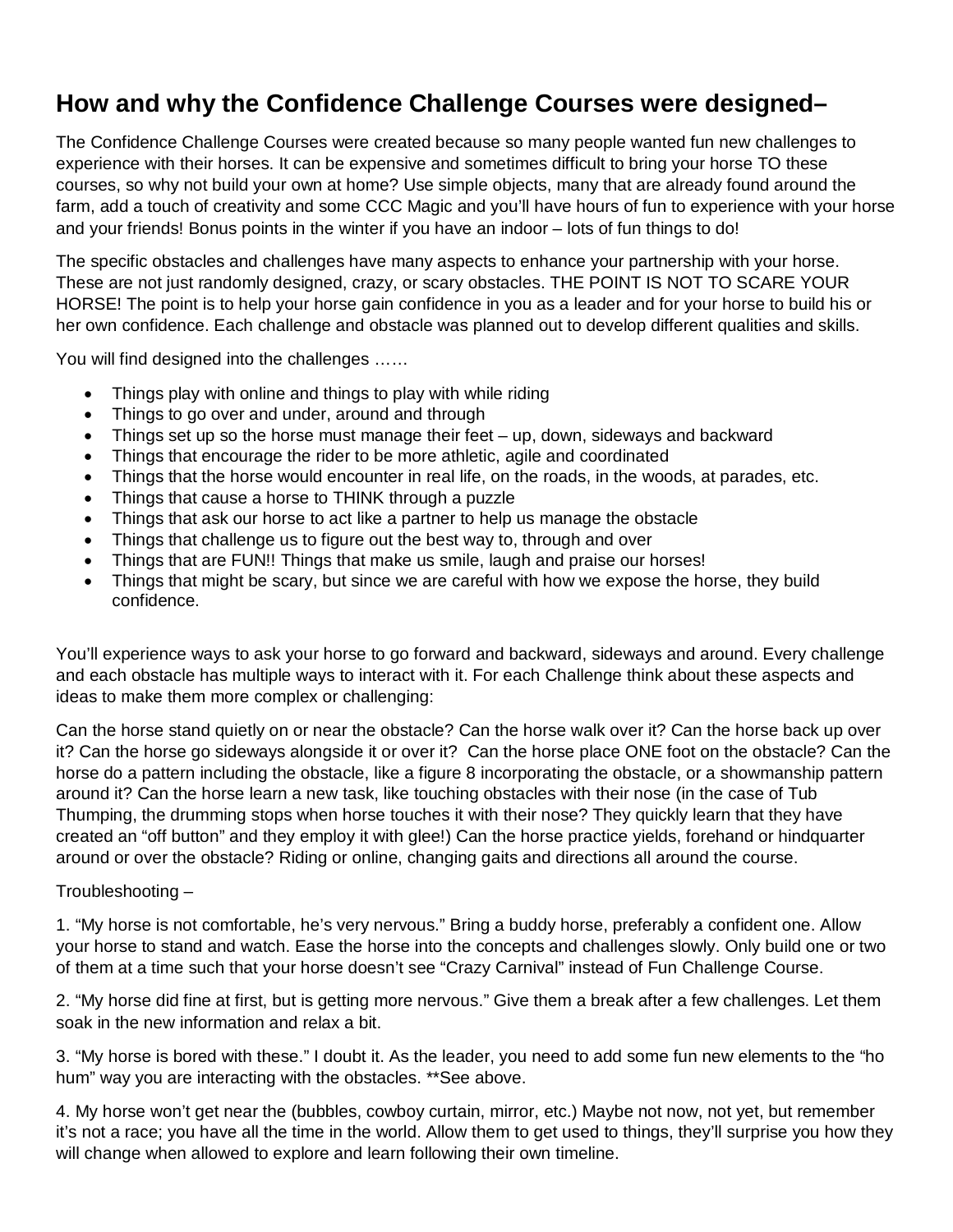The Nuts of Bolts of creating the Confidence Challenge Course obstacles….You may need a drill or saw, a hammer for sure. Lots of rope and scissors comes in handy. Tape, step ladder, tacks, zip ties and nails.

Where to find it and what to look for –

Check out all around the farm for great opportunities for obstacles – fence poles and even tree branches, the leaf blower you use to sweep the aisle, tarps of all shapes and sizes, PVC poles, rocks, buckets, old hose, empty feed bags, tires.

Become a trash picker! Seriously! You'll find old carpet, boards, an old mattress or cushions from a couch, tires, and barrels, buckets. (You'll be putting these things on the ground and stepping on them, they can be not-so-nice.)

Dollar Store – blow up items, baskets and buckets, fake flowers, table cloths, noise makers, balloons, pool noodles, holiday decorations

Steal your kids' toys! – Ha! Stuffed animals or blow up toys, bubbles, cap guns, things that fly, float or make noises.

Hardware store – PVC of all sizes and shapes, wood that they will cut for you, rope, tarps, Halloween decorations (cheap after the season), check the clearance bins for pieces of linoleum, carpet, wood pieces.

Thrift Store – stuffed animals, cloth pieces or drapes or tablecloths, small tables for sturdy mounting blocks, kids' toys that make noise, crazy random things people drop off at the thrift store. Garage sales are good too.

Be creative! Soon you'll be scouring the area looking for the craziest of things to make into your own cool obstacles.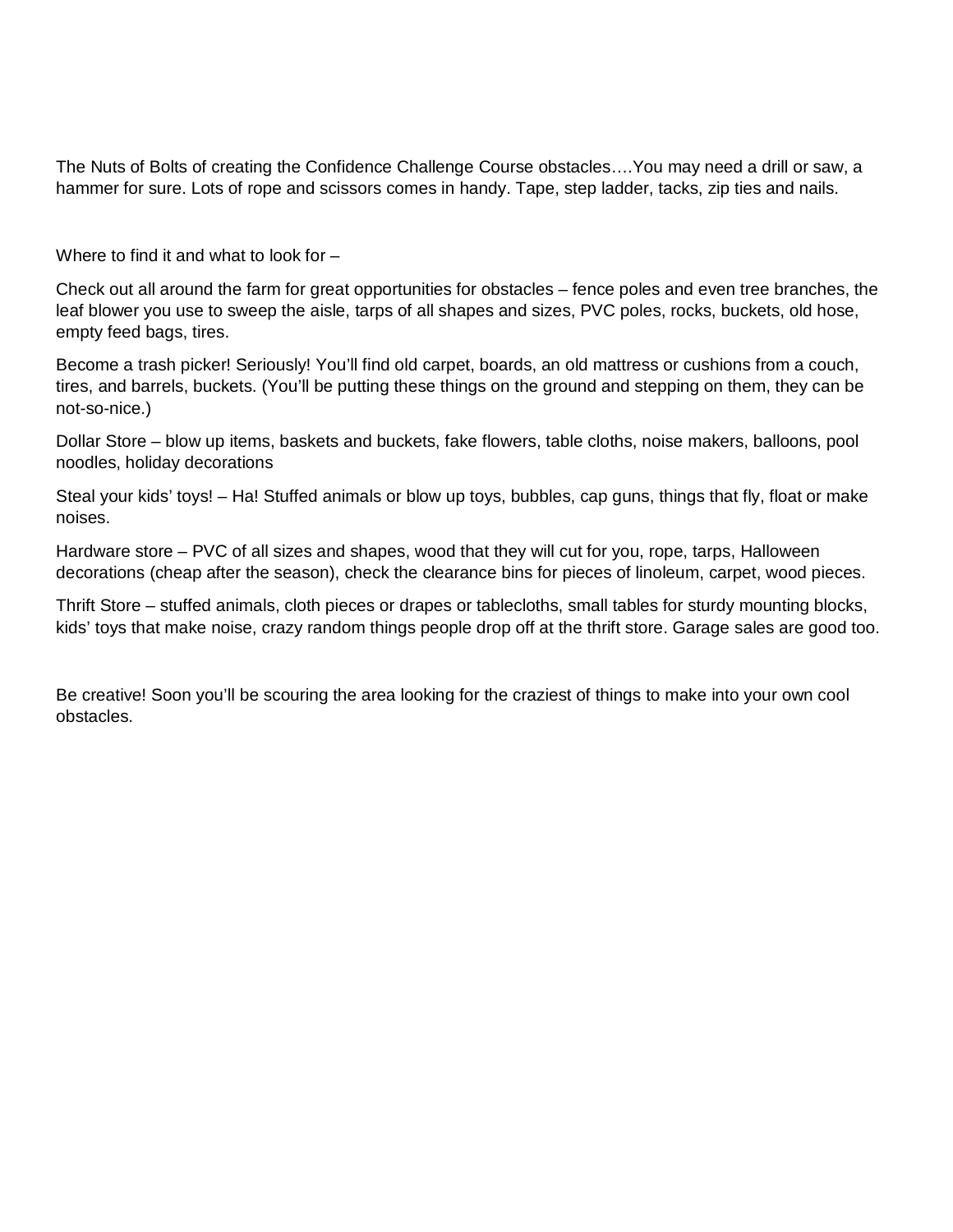## **The Obstacles and Challenges –**

**Tiny Bubbles** – bubble machine - \$10 at Meijer. This obstacle creates several different challenges, the bubble machine whirrs and hums, the bubbles float up and out as much as 10 feet. It's constantly moving. The bubbles touching the horse will "pop" creating an interesting sensation for the horse.

**Tub Thumping** – Cardio Drumming –Exercise Ball, Muck bucket, barrel, or water bucket – bring some drum sticks, or thick branches and allow someone to channel their inner Rock Star, beating on the drums. One caveat – if the horse gets bold enough to touch the drums, the drummer must stop. It not only rewards the horse it shows they have confidence to approach the crazy noisy thing.

**Smoke Monster** – smoke bombs – this is an advanced challenge. Light a smoke bomb in a safe area!! Placing it in a bucket of sand is a good idea – if you need to remove it from the area, you can easily carry it away or douse it with more sand to put it out. Allow the horses to approach on their own time, as their curiosity kicks in.

**The Man Behind the Curtain – Cowboy curtain** – Cardboard cutout – lots of ways to create a cowboy curtain. This obstacle incorporates many sensations for the horse. Things that touch them on the top and sides and even their feet, things that move, a "blind spot" they need to approach and successfully maneuver through, setting a cardboard cutout or blow up animal on the other side adds to the complexity.

**Nap Time** – bed mattresses! These are great for so many things. Find one on the side of the road on trash day. Place the mattress in a spot where the horse is allowed to go all around it. You can toss a few cookies in the middle to encourage the braver horses to step up on it or they can leap over it; step on with one foot, circle it or stop and rest on it. You can add a tarp on top of the mattress to make a different feel and sound. Or add small rocks underneath it for lumps and bumps to traverse.

**Pixie Stix** – jumble of cavaletti, or logs or pvc poles. By putting them in all directions, crossing them over and allowing them to teeter and move it will help your horse to learn to manage his feet.

**Something touched my foot** – pool noodles – I have a unique and effective way to manage pool noodles. If you cut 2" PVC pipe into 4" sections and screw them to a board or two boards it will hold up the pool noodles so you horse can walk through them (or jump them as the case may be) If you place the boards sideways and brace them, it becomes Dragon's teeth to brush through their legs . You can move them farther apart or closer together as your horses get braver.

**Blow me Down Charlie** – turn on the leaf blower in corner and allow horses to get used to the loud sound. Eventually begin approach and retreat toward the flow of air. You can position in on a crate or box such that the air blows low or high. The addition of shredded cloth to flap and blow can crank this obstacle up to another level.

**Mirror Mirror** – mirror to visit – purchase a flexible (NOT GLASS) mirror. The large 4 x 8 sheet of mirrored material works great. It's movable and can be used high or low, long or short. It really brings up the horse's curiosity to check out the horse in the mirror.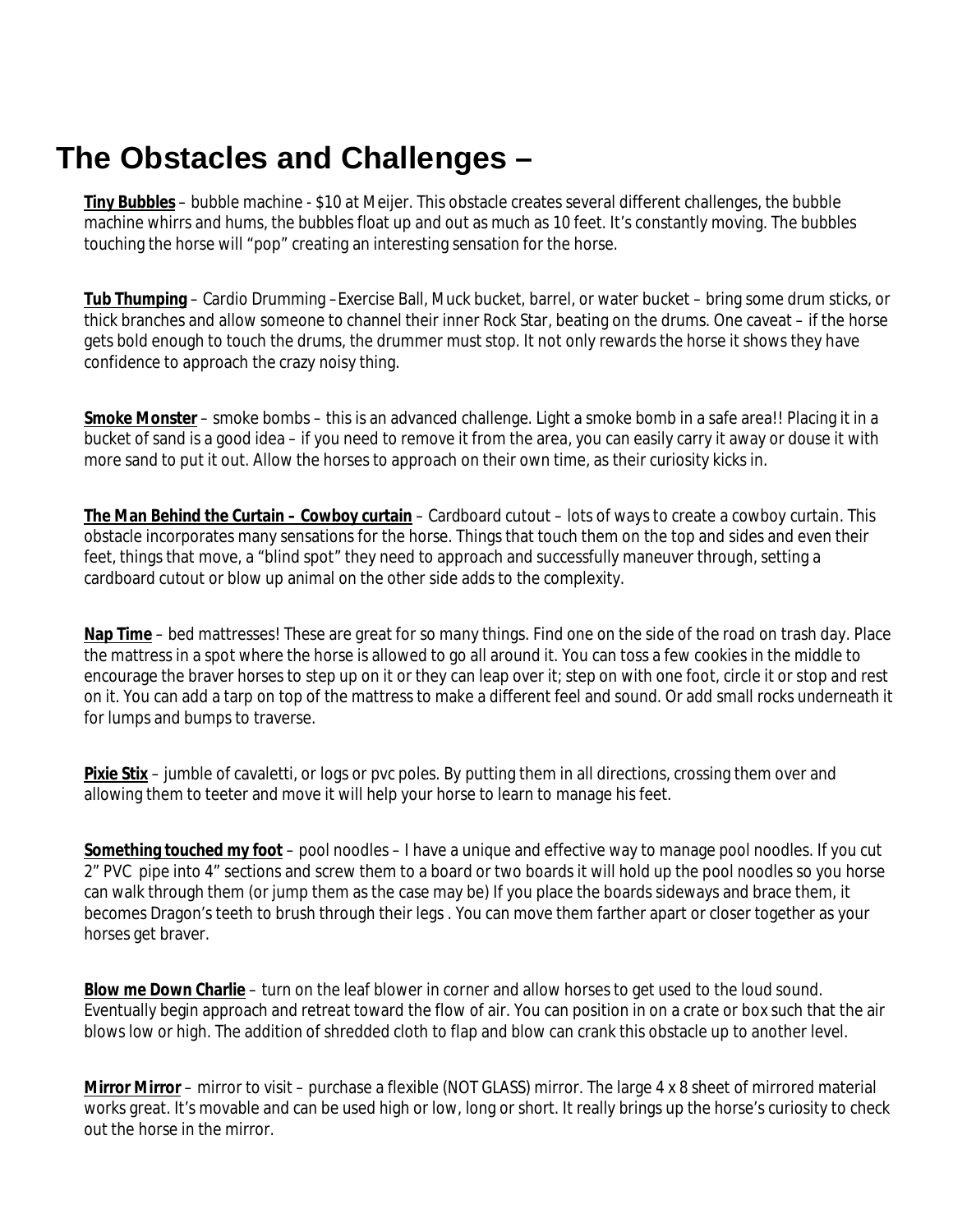**Pole Dancing** – Garrocha Pole – purchase an 8 or 10 foot PVC pole from Home Depot. 1 ½ inch works well. You may want to start with a shorter pole at first. This is a great obstacle to pull, drag, flip, spin, twirl and more. Check out YouTube for some advanced moves with a Garrocha pole, it's amazing what a great rider can do with one. It can be used on line or riding, and you are only limited by your imagination with the things you can do with it!

**Crunch and Munch** – plastic bottles to step on - gather plastic water bottles and remove the caps (if you leave the caps on it is an added challenge as you will get a POP to go along with the crunch sounds. ) It's best to corral the bottles between poles as they horse's will kick them around.

**Monsters under the Bed** – Tarp with squeaky toys underneath. Bumps and lumps that squeal when stepped on.

**Momma Zeeb and Baby Rah!** Blow up toys, especially ones that have 4 legs and look similar to horses will really intrigue your horse. You can get a 5' Zebra (Momma Zeeb) from Amazon for around \$30 or a smaller one (baby Rah) for around \$12. Some obstacles, like this one, are interesting to place outside the pasture fence and allow the herd to get acquainted with them from a safe distance. Be aware – Zeeb and Rah have both been bitten and kicked by horses. Pay attention to your horse's energy when they are around these "strange animals".

**Tectonic Plates** – Buy a stack of Styrofoam plates. Toss them around in a random pattern. As your horse walks on them they will crunch and crack. Interesting to make a pattern with them and see if you can get your horse to step on specific ones and avoid specific ones.

**Tarpe Diem** – a piece of tarp or cloth can do so many things. If you horse is fearful of it, have someone else drag it and allow your horse to follow. They are much braver "chasing" things. The tarp can be used to step on, you can drag it, flap it, cover your horse with it.

**High Roller** – Place a ball or 2 liter bottle filled with some rocks on top of a barrel. Allow the horse to smell and eventually knock it off. This will create sound and movement and maybe even the horse getting touched by the ball or bottle.

**Hoola Hoopin' It** – Kids hula-hoop with the shaky rocks inside. It's amazing how this little thing can cause problems for the horses. Take your time to expose your horse to the rattle. If they step on the edge of the hoop it will flip up and hit them on legs. Be aware that this is more frightening for them then you can imagine. Take it slow and easy on this one. Once they become confident you can use it like a stick to move the horse's forehand and hindquarter, put it around their neck, ride with it like a neck rope. But be sure they are OK, WITH THIS ONE!

**Coat of Arms** – Pick up a huge coat from the thrift store. Hang it on the wall and take your horse over to it while you put it on and off, flap it up and down, standing in all zones of your horse. It's a great desensitizer for all riders. (You can pick up a trench coat from SalVal for about \$10)

**Whiney Barrel** – It's easy to cut a PVC barrel in half the long way using a hand saw or saber saw. It makes a short, wide obstacle. Great for small jumps, side passing over or alongside, or using it as a small mounting block, or flip it over and fill with rocks or water or stuffed animals.

**Mani-Pedi** – small heavy box filled with water. Get your horse to place one foot in the box of water. Front and hind feet, one at a time. A wooden box works great; you can spray it with sealer or just allow the water to slowly trickle out. Be aware, horses often pull their legs back without lifting their feet, so the box can tip and spill the water. The heavier the box the better or you can screw it down to a board so that it is more stable.

**Bow and Arrows** – a cheap kid's set of bow and suction cup arrows will cost around \$25. I recommend a compound bow, it's smaller and easier to handle. Fill a feed bag with straw to use as a target. Begin this one on line; allow the horse to get used to the movement and sound of the arrow and the bow string snapping and the arrow hitting the target. I have a whole program mapped out for riding and shooting, I'll include that at the end.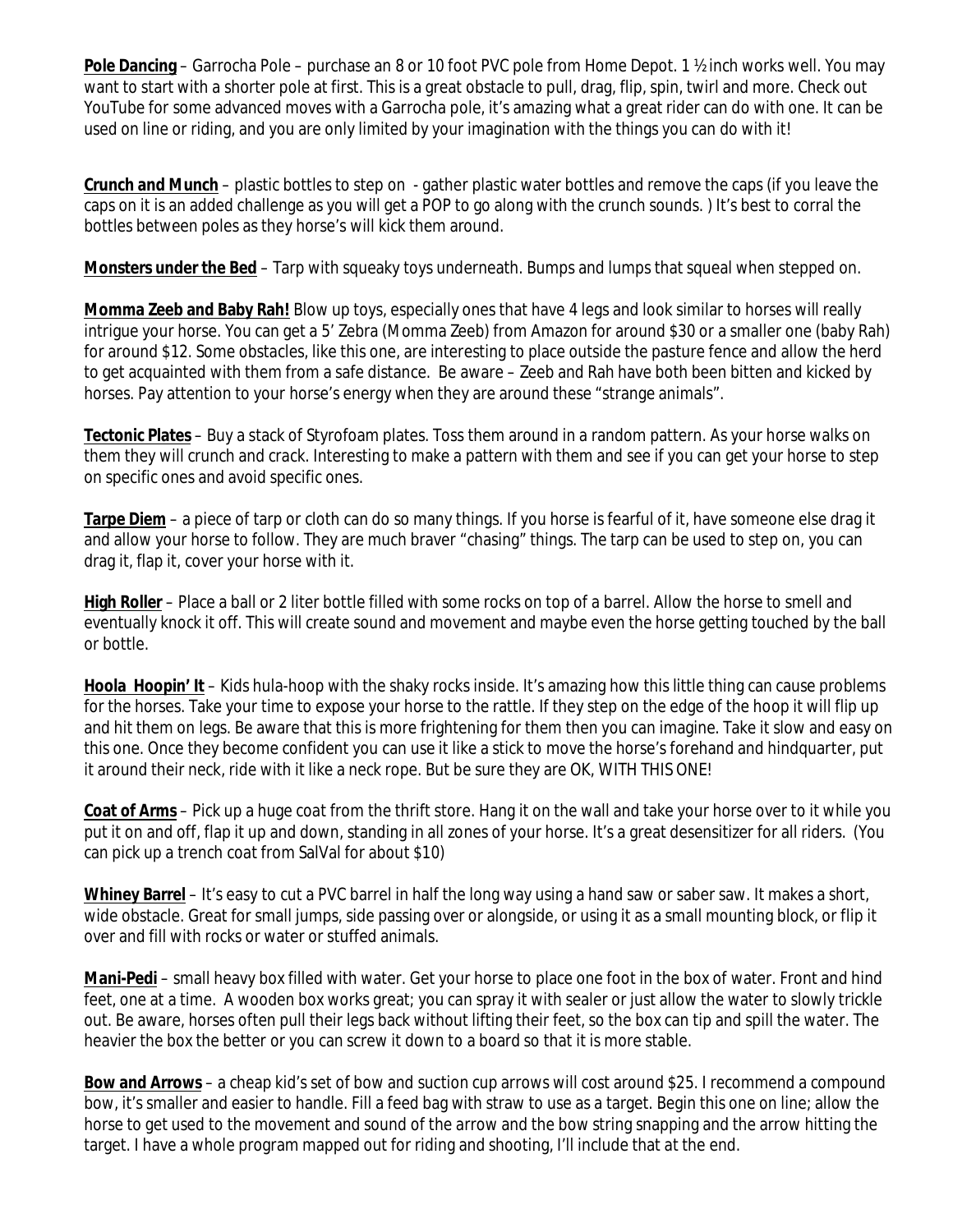**Flapping Flag** - Cut material or use a fee bag on a stick for your flag. Walk next to your horse flapping it and allowing it to touch the horse all over. The nosier the material the better, so plastic tarps work well too. Once they are comfortable and confident on the ground, mount up and Flap the Flag!

**Balloon Bopper** – Fill several balloons partially with sand, and then blow them up. They will stay in place better on the ground being weighted. Now, walk through your Balloon Forest and allow your horse to kick and move the balloons. They will weeble and wobble but they won't fall down. An added "adventure" is to sharpen a stick and spear and poke the balloons so they POP! Careful with this one, it's the random things that are the most frightening to your horse.

**Sneaky Snakes** – cut old hose in 4-5 foot sections. Pile the snakes up in a snake pile. Walk your horse around and through the snakes. Be aware of how they handle the sensations.

**Hawaiian Hoola** – buy "grass" hoola skirts from the Dollar store and tie them between fence posts or jump standards in a long strip. Allow them to flap and sway in the wind. If you are using the Leaf Blower you can place them such that they are in the stream of the breeze. Walk your horse near enough for them to touch, and then get closer until they are practically WEARING the skirts.

**Rope a Dope** – lariat – you can buy "used" lariats online or at a tack swap for around \$10. This is fun to practice with throwing a loop or just flapping and slapping the rope. Set up a cone or chair to throw the rope at and whether your loop ropes it or not, it's a good exercise for your horse. Start on the ground, then when the horse is calm, mount up and try throwing from the saddle.

**Cow Flagger** – This is another piece of equipment that I will post directions for at the end. It's an easily made flag for your horse to practice cutting cows. It flows along easily on a rope back and forth between walls of the arena or fence posts. It does require a handler to move the "cow" it's not electric.

**Crazy Spooky Sounds** – download MP3 music from YouTube of things like shotguns, sirens, kids screaming, train whistles, show sounds, announcers and clapping, parade music, band music, drums! Play these while you experiment with the obstacles.

**Duck Pond** – buy a heavy duty tarp. Drape it over 4 cavaletti set in a square and tuck the ends in or put dirt over the edges so that it holds in place. Fill with water, even an inch or two will be sufficient to play with your horse. Added fun is to buy some rubber duckys or other floaty things like plastic balls or even bottles, float them on your "pond".

**Joust Do It** – find some 3-4" rings – you can cut them from a 2 liter bottle or pipe or cardboard tube. Gently place them around the area at different heights. Use a handy stick/carrot stick or dressage whip to pick the rings off the walls like jousting of old. One way to "gently" hang them is to cut a small slit in a water bottle and place the ring in there. Then tie the bottles to the walls or fence. Practice this one until you can trot the course and capture all the rings.

**Water Bucket Brigade** – This obstacle requires 2 large buckets, like the size of a muck bucket and a smaller bucket on a rope. You will walk or ride to the big bucket, toss the smaller bucket in the water, let it fill up and then walk or ride to the other big bucket and dump out the water. One good thing is you never run out of water, just keep moving it back and forth.

**Shoot Out** – water pistols and the big water shotguns – set up targets along the wall (paper plates, empty water bottles, small rubber balls, little plastic trucks or animals) to shoot the water at and knock them down. Keep a barrel close by filled with water for recharging the "guns" between shootouts.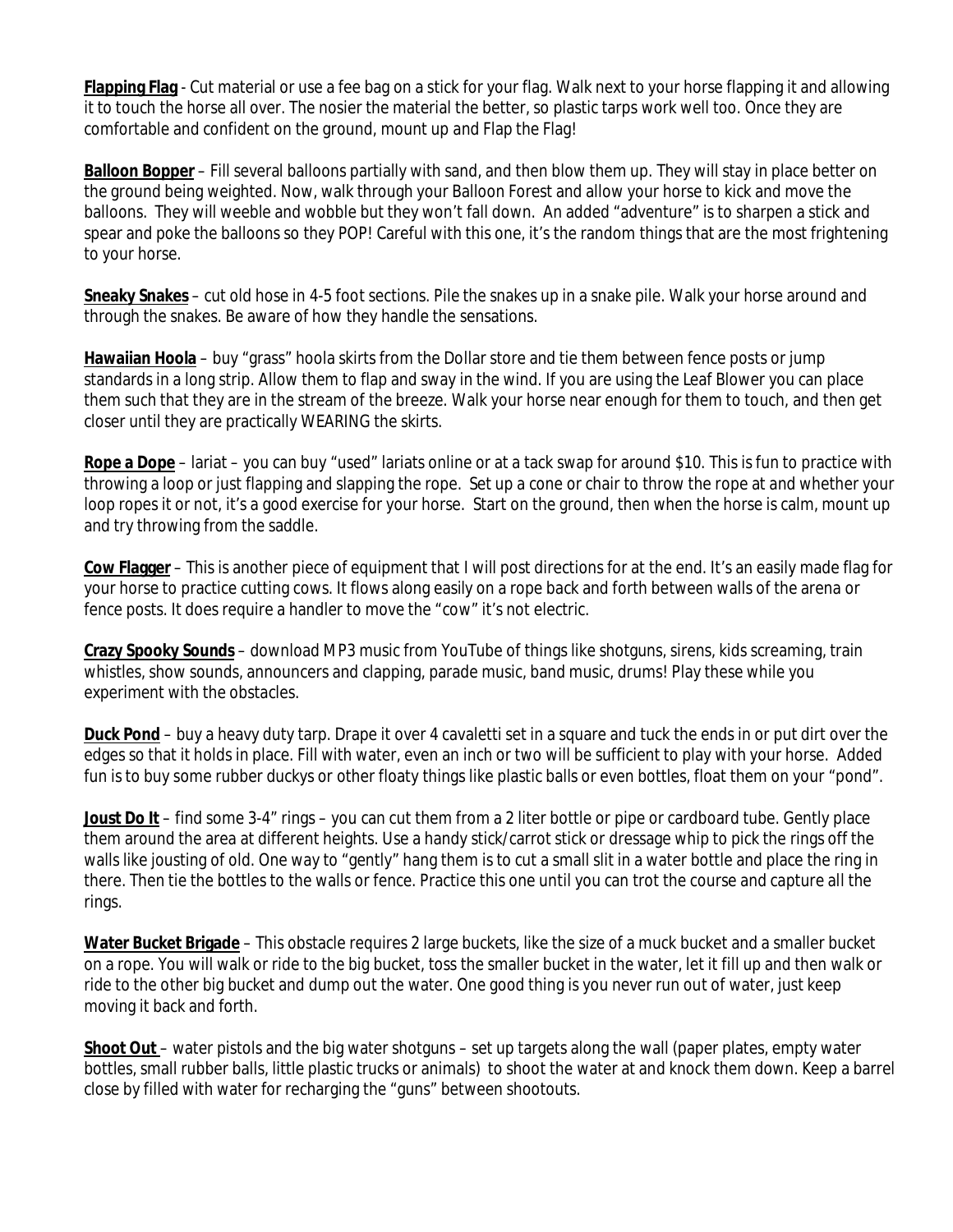**Bell Ringers** – Find a bunch of different kinds of bells, sleigh bells, cow bells, wind chimes, any kind of noise maker – hang them in different areas, at different heights and hit them with your stick or dressage whip to make beautiful music. Get a whole chorus going with each horse/rider playing a different set of bells.

**Bear Bag** – This is a good one! In the wild you have to suspend your food in the trees so the bears don't eat it or you. This is obstacle requires a feed bag, a few rocks and a rope. You'll need the trusses of an indoor or a tree branch for this one. Put a few rocks in the feed bag and tie it up with the rope. Throw the end of the rope over the ceiling truss. Start out on line then go to riding. Your challenge is to lift the bag up and down in the air by walking your horse forward or backward. Don't make it too heavy. You can pull it up with your horse facing it or pull it up while your horse is walking away from it.

**Spin Cycle** – This obstacle requires a few cavaletti or tree branches. You will make a 5 or 6 sided polygon, with something in the center like a piece of carpet or rubber matt or even flour or different colored sand. Push dirt or sand against the edges of the boards or branches, to help keep them in place. NOW, you r challenge is to enter the spin cycle, stand on the middle, perform a turn on the forehand or hindquarter while staying inside the polygon. This obstacle has lots of ways to play…..

**Cap Gun** – buy a kids cap gun and get all the horses used to the sound by lining them up at one end of the arena together in a herd, and someone at the other end shoots off the cap gun. Slowly ask the horses to approach the noisy cap gun, and when they can stand calmly by it, reward and walk away. This is an important game to play approach and retreat. Only bring your horse as close as they are comfortable, and then wait for them to signal they are ready to approach again.

**Straddle Snake** – This is a deceptively simple game. Get your horse to put both right front and right hind on one side of a pole and (therefore) left front and left hind are on the other side of the pole. Some hints are to walk the horse up to the straddle and along the length of it. One foot at a time, is another good hint.

**Hang 'Em High Bucket Tie** – use a bucket with a few rocks and a rope. Sling the rope high up in a tree limb or over the roof trusses in the indoor. The object is to lift the bucket up and down – stationary at first – but then ride and pull so that the bucket goes up in front of the horse while they back up or behind the horse while they walk forward.

**Log Zipper** – Branches and logs are great for this obstacle. You'll need 2 longish logs for the sides and then many different lengths and sizes for the "zipper" part.

**Horse Balls** – find an old tennis or racket ball racket (everyone seems to have one in the basement). String a rope up high and tie a tennis ball to the rope. You need to drill a hole through the tennis ball and thread the rope through it. Try to have a long distance for the rope to span. Then you can ride along and hit the ball as it flys along the rope back and forth like a tennis match. This is a great partnership game, to see if your horse can follow your direction while you are working on hitting the ball.

**Bucket O' Rocks** – 2 buckets and a bunch of rocks! Take an empty bucket and walk or ride to the bucket full of rocks. Toss the rocks into the empty bucket or pour them out. Be sure to have lots of sizes and shapes so it makes crazy noises. If mounted, put the full bucket on a barrel so the rider can bend over and take out all the rocks. Ride a simple figure 8 pattern carrying the rocks, the ride back to the other bucket and dump out the rocks.

**It's Alive** – kids electronic toys that move, whirr, flash or bounce. Think tickle me Elmo, or the baby doll that cries or RC cars that zoom and move.

**Droning ON and On**…. fly a drone around, bonus if you can take pictures of your horses from High Up!